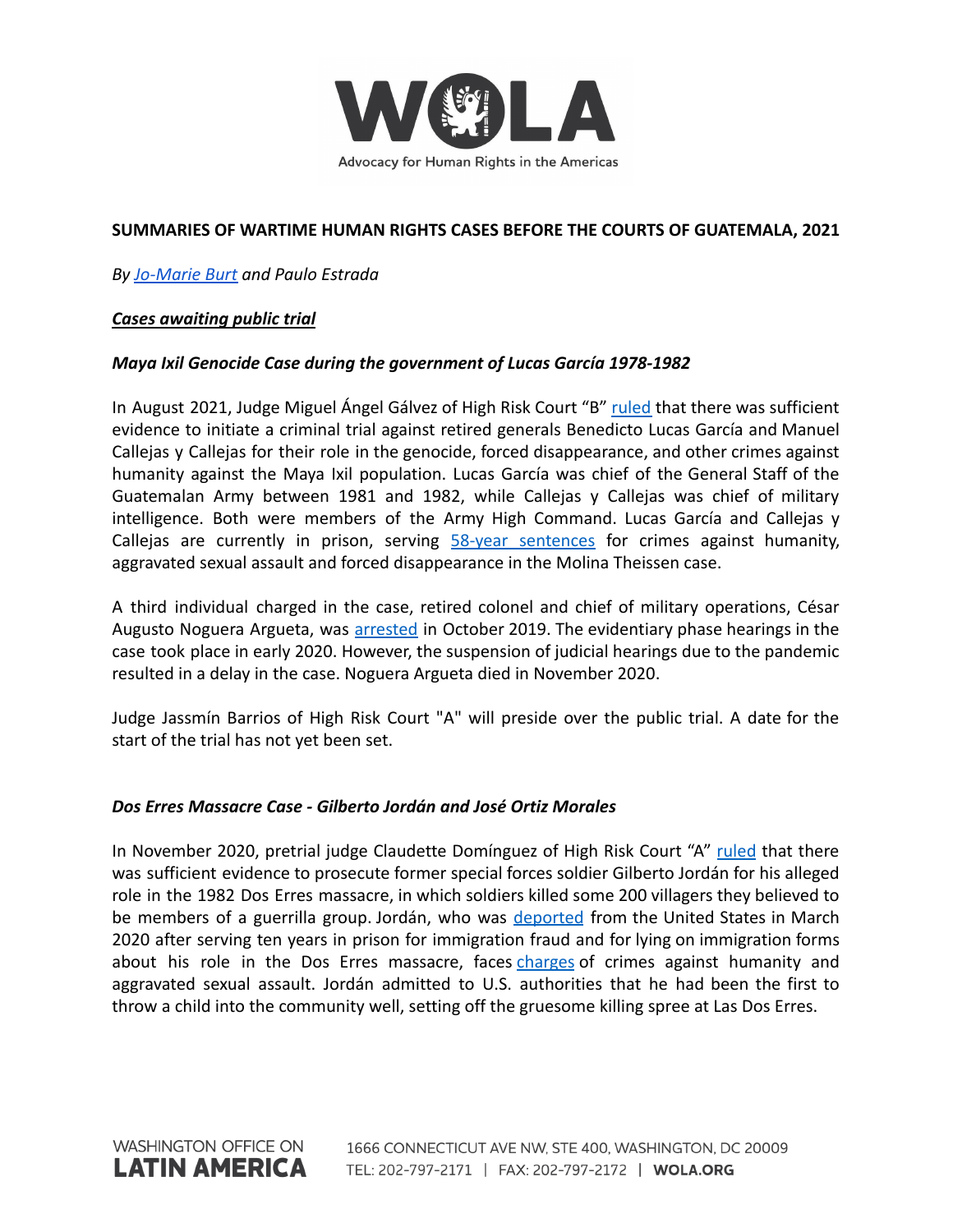Judge Domínguez sent the case to High Risk Court "A," where Yassmín Barrios is the presiding judge. However, since she previously ruled on the Dos Erres massacre, the case has been transferred to High Risk Court "D," but the names of participating judges and the start date of the public trial have not yet been defined.

Another former Kaibil soldier accused in the Dos Erres massacre, José Ortiz [Morales](https://www.ice.gov/news/releases/ice-removes-guatemalan-citizen-alleged-human-rights-violations-connection-1982-dos), was deported to Guatemala in May 2021, after serving a one-year sentence for immigration fraud in the United States. He was also sent to trial before High Risk Court "A," but his case will also likely be transferred. It is expected that Ortiz Morales will be prosecuted simultaneously with Gilberto Jordán.

This will be the fourth trial in the Dos Erres massacre case. To date, Guatemalan courts have [convicted](https://www.ijmonitor.org/2018/11/ex-special-forces-soldier-sentenced-to-5160-years-for-role-in-las-dos-erres-massacre/) six men-five ex-Kaibil soldiers and one army official-for their responsibility in the massacre. As detailed below, another former soldier has been arrested as is facing criminal charges in the same case. Several other alleged perpetrators remain at large.

The de facto head of state at the time, Efraín Ríos Montt, had been indicted in this case on charges of genocide, murder and crimes against humanity, but he died in April 2018, ending the prosecution against him.

# *Maya Achi Sexual Violence Case - Francisco Cuxum Alvarado, Damian Cuxum Alvarado, Benvenuto Ruiz Aquino and Bernardo Ruiz Aquino*

A trial is set to start on January 4, 2022, against four former civil defense patrolmen who are accused of committing crimes against humanity including systematic acts of sexual violence against 36 Maya Achí women in the military base at Rabinal, Alta Verapaz between 1981 and 1985.

Damian Cuxum Alvarado and brothers Benvenuto and Bernardo Ruiz Aquino were among the six men arrested in 2018 in the Maya Achi sexual violence case. On June 21, 2019, pretrial judge Claudette Domínguez of High Risk Court "A" [ruled](https://www.ijmonitor.org/2019/06/in-major-setback-judge-dismisses-charges-in-the-maya-achi-sexual-violence-case/) that there was not sufficient evidence of their participation in the alleged crimes, without taking into account the testimony of the women survivors who identified the six men as their material aggressors. Domínguez provisionally dismissed the charges against Damian Cuxum Alvarado and Benvenuto and Bernardo Ruiz Aquino, while fully dismissing charges against the other three defendants, ordering their immediate release.

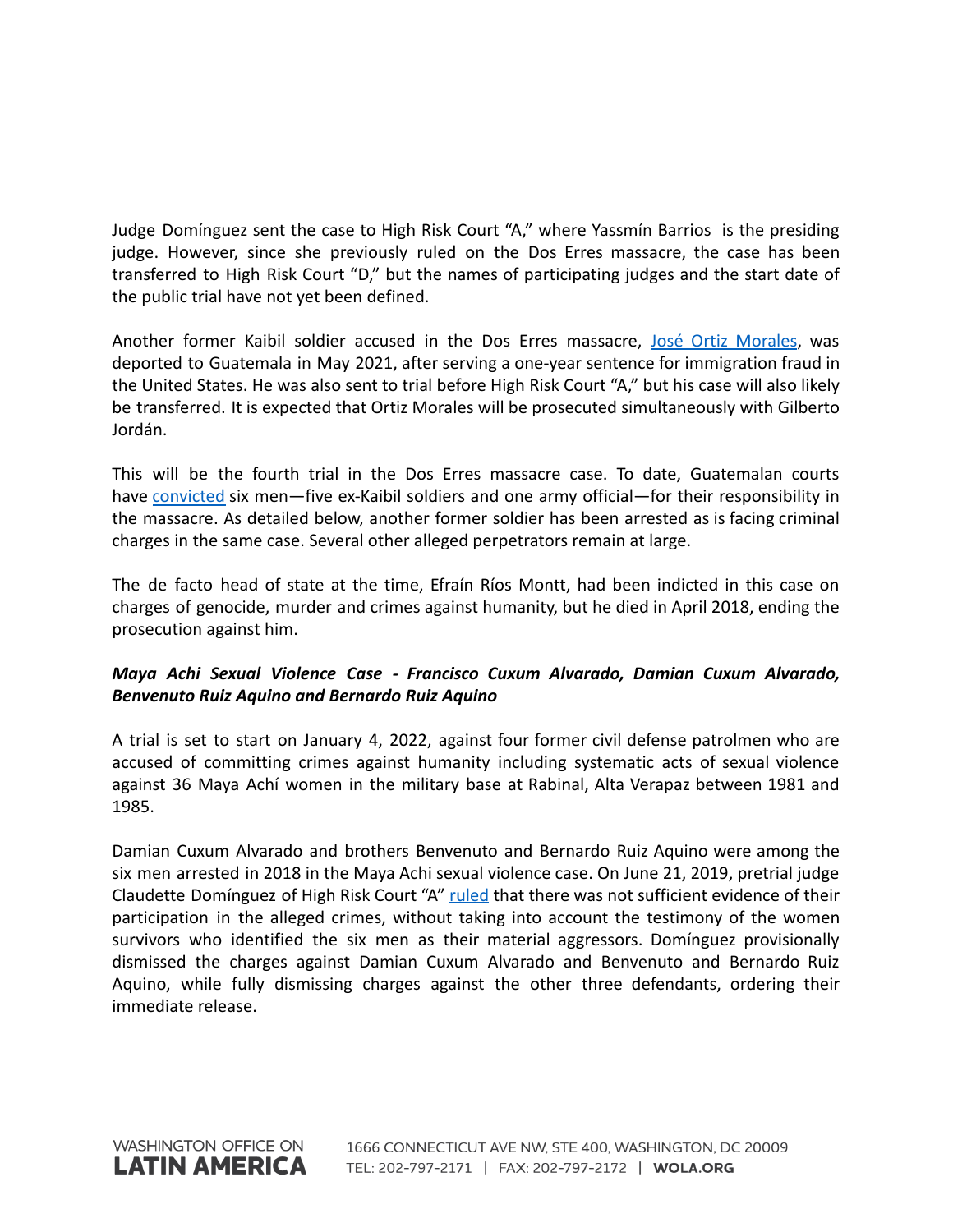The Human Rights Prosecutor's Office and the lawyers for the victims, including Lucia Xiloj, of the Rabinal Community Legal Clinic, appealed the decision, resulting in the annulment of that ruling and the repetition of evidentiary phase hearings. They also accused Judge Domínguez of racism for failing to consider their testimonies as evidence in the case and successfully [recused](https://www.ijmonitor.org/2019/09/judge-dominguez-removed-from-maya-achi-sexual-violence-case/) her from the case. The case was transferred to Judge Miguel Ángel Gálvez of High Risk Court "B". After new evidentiary phase hearings, Gálvez ruled that there was sufficient evidence to send the three men to trial.

In January, the United States [deported](https://www.ijmonitor.org/2020/01/guatemalan-man-wanted-in-the-maya-achi-sexual-violence-case-arrested/) a former member of the Rabinal civil defense patrol, Francisco Cuxum Alvarado, to Guatemala. Judge Gálvez [indicted](https://www.ijmonitor.org/2020/02/former-paramilitary-indicted-in-guatemala-in-maya-achi-sexual-violence-case/) Cuxum Alvarado in February. Evidentiary phase hearings were delayed due to the pandemic, but were finally held in February 2021. Judge Gálvez [ruled](https://gazeta.gt/el-caso-de-violencia-sexual-contra-mujeres-maya-achi-toma-nuevo-rumbo/) that there was sufficient evidence to send Cuxum Alvarado to trial.

The case against the four accused will be heard by High Risk Court "A", which is presided over by Judge Jassmín Barrios, and is set to start January 4, 2022. The plaintiffs hope that the court will incorporate Gabriel Cuxum Alvarado, who was recently sent to trial in this case, as described below, as a fifth defendant in the public trial.

## *Maya Achi Sexual Violence Case - Gabriel Cuxum Alvarado*

In May 2021, ex civil defense patrolman Gabriel Cuxum Alvarado, who had been a fugitive of justice since 2018, was [captured](https://www.swissinfo.ch/spa/guatemala-d-humanos_detienen-a-un-expatrullero-vinculado-a-caso-de-violencia-sexual-en-guatemala/46623652) in relation to the Maya Achi sexual violence case, described above. Cuxum Alvarado attempted to avoid arrest using a fake identity document, but prosecutors identified him using his fingerprints. The eighth former PAC member accused in this case, he is the brother of Francisco Cuxum Alvarado, who was deported from the United States, as discussed above.

On November 16, 2021, presiding pretrial judge Miguel Ángel Gálvez ruled that there was sufficient evidence to send Cuxum Alvarado to trial. It is expected that Cuxum Alvarado will be prosecuted alongside the other four accused in the Maya Achi sexual violence case whose criminal trial is scheduled to begin on January 4, 2022.

## *Tactic Forced Disappearance Case - José Manuel Castañeda Aparicio*

On September 21, 2021, José Manuel Castañeda Aparicio, the 2nd Chief of Military Commissioners of the municipality of Tactic, Alta Verapaz, was [captured](https://www.prensalibre.com/ciudades/zacapa/excomisionado-militar-es-detenido-por-desaparicion-forzada-de-tres-personas-en-aldea-tampo-tactic-alta-verapaz-en-1980-breaking/) on an outstanding arrest warrant for the forced disappearance of Jacobo López Ac, Rodolfo López Quej, and Francisco Guerrero López, who were taken from their homes at night in the village of Tampo,

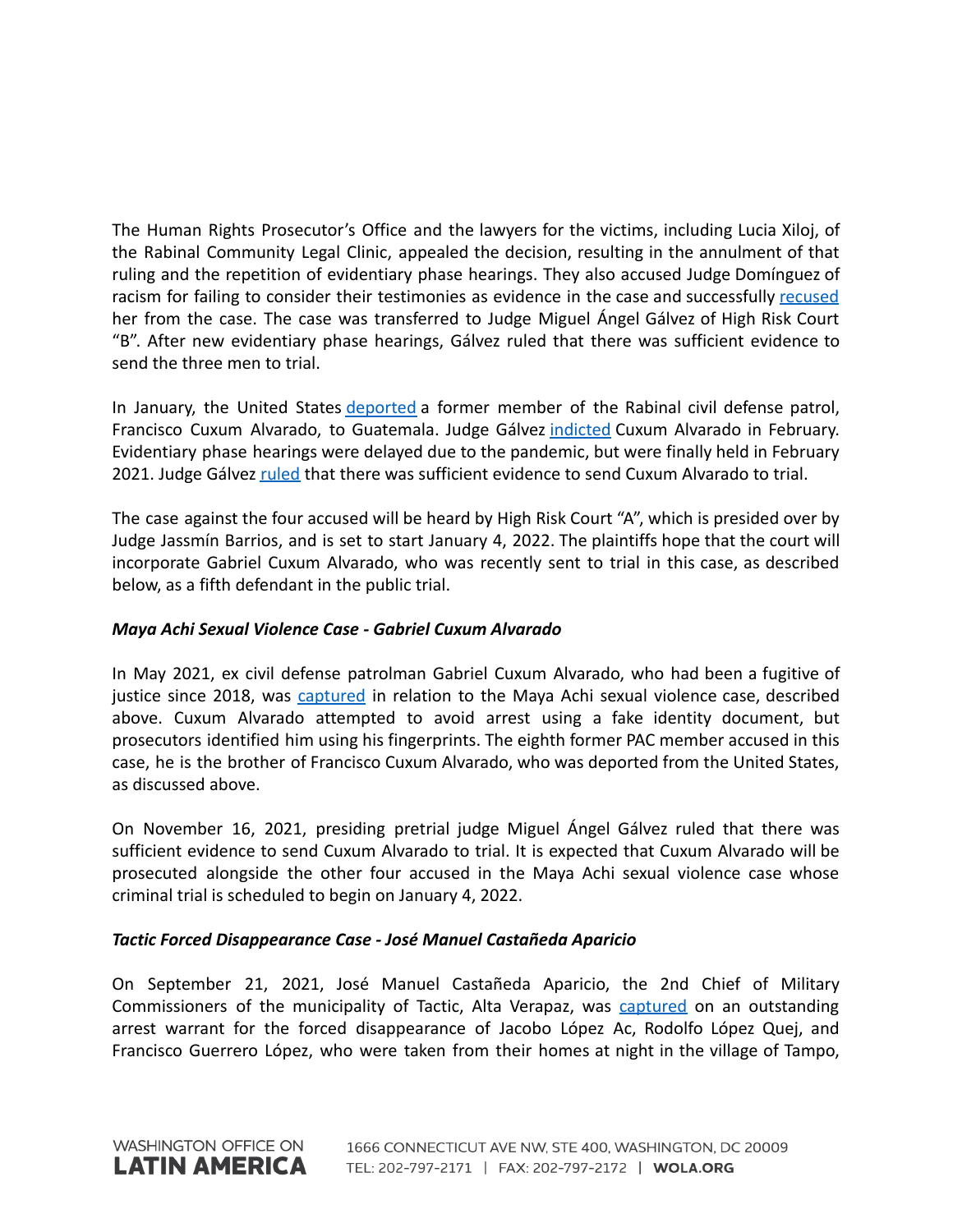Tactic in January 1983. Castañeda Aparicio's request to be released was denied and his case was sent to trial, though a date has not yet been set.

Castañeda Aparicio was first arrested in relation to these charges in 2012. The trial began in 2014, with the First Criminal Court of Coban, Alta Verapaz overseeing the proceedings, and the Human Rights Ombudsman's Office (PDH) and the Mutual Support Group (GAM) representing the victims. There were numerous security incidents during the course of the trial including the presence of heavily armed men just outside of the courtroom during the course of the proceedings. On June 3, 2014, the court acquitted Castañeda Aparicio, arguing, against Guatemalan and international law, that the statute of limitations for the crime of forced disappearance had expired, and ordering his immediate release.

In October 2017, the court's ruling was annulled by means of a "special appeal" for reasons of form and substance filed by the Human Rights Prosecutor's Office and the plaintiffs. Prosecutors' request that the case be transferred to the high risk courts was approved in 2019 and the case was taken over by High Risk Court "D," presided by Judge Sara Yoc Yoc. The tribunal issued a summons to Castañeda Aparicio, ordering him to appear in court. When he did not appear, the court declared him "in rebellion." He was captured at his home and is now awaiting a date for his retrial.

## *Xamán Massacre Case - Julio Cesar Armando López Rodríguez*

On May 31, 2021, ex army soldier Julio César Armando López Rodríguez, was [captured,](https://www.prensalibre.com/hemeroteca/a-20-aos-de-la-masacre-de-xaman/) after being on the run from justice for more than two decades. López Rodríguez was one of several military officials accused of participating in a 1995 massacre against members of the "Aurora 8 de octubre" community, located in Finca Xamán, Chisec, Alta Verapaz. The community was established as part of a formal process allowing the repatriation of people who had fled the country due to the "scorched earth" counterinsurgency policies that predominated between 1978 and 1985, and included families who had returned from Mexico in 1994 as well as Q'eqchi' families from the region. The massacre occurred amidst celebrations of the one-year anniversary of the community's founding. Eleven people were killed and 18 others were severely wounded.

The Xaman massacre is notorious as the "last" massacre of Guatemala's internal armed conflict and occurred in the context of ongoing peace negotiations. Then President Ramiro de León Carpio and a high-level commission of inquiry visited the site of the massacre the day after the tragic events. In November 1998, the Cobán Criminal Court, presided by Judge Héctor Gálvez Velásquez, initiated proceedings against 25 military officials on charges of homicide. The

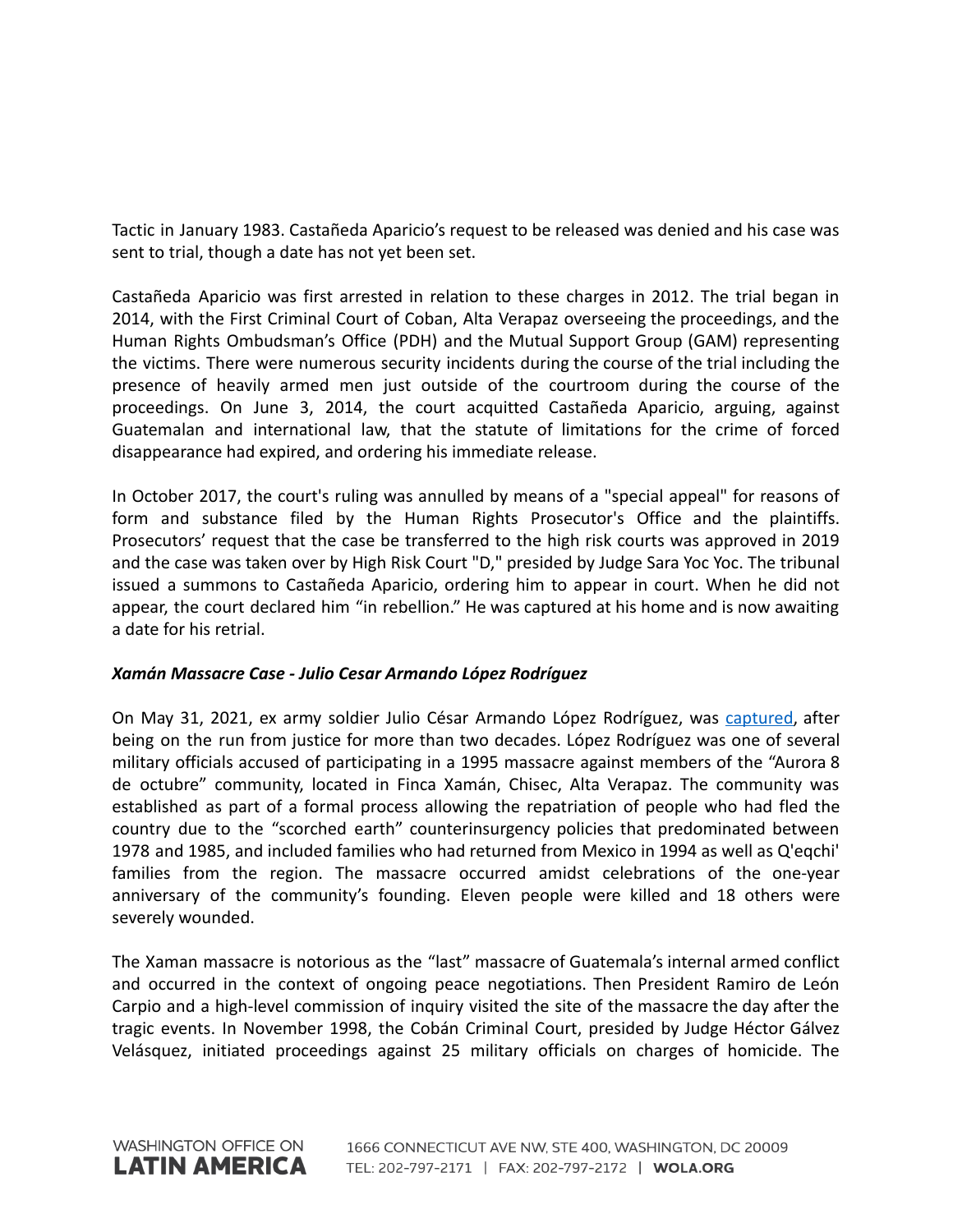military high command asserted that the officials were innocent and hired lawyers to defend them.

In August 1999, a court found the 25 military officials guilty of homicide and sentenced them to between four and five years in prison, which was commutable by paying a bail of five quetzales per day, the equivalent of about 65 cents. In 2001, the ruling was overturned by the Constitutional Court. In 2003, the Alta Verapaz Criminal Court prosecuted 14 of the accused military officials; 11 others who did not appear in court, including López Rodríguez, were declared fugitives. The Supreme Court of Justice ratified the conviction in 2005. Since López Rodríguez was already indicted, the case will proceed directly to trial in the Criminal Court of Coban.

# *Cases at evidentiary (pretrial) stage*

### *Ixil Genocide Case during the de facto Ríos Montt government 1982-1983*

Retired general Luis Enrique Mendoza García, chief of military operations and third in command of the Guatemalan army during the government of dictator Efraín Ríos Montt (1982-1983), faces charges of genocide and crimes against humanity for his role in the Maya Ixil genocide. Originally accused in 2011 along with Ríos Montt and other members of the High Command, Mendoza García eluded arrest and was a fugitive until June of 2019, when he was [arrested](https://www.ijmonitor.org/2019/06/rios-montts-chief-of-operations-fugitive-since-2011-arrested-while-voting/) at a polling station while casting his vote during Guatemala's general elections. The case is being heard by Judge Silvia de León of High Risk Tribunal "C."

The case was delayed for over a year due to the pandemic. Since judicial hearings restarted, the court has repeatedly suspended the start of the intermediate stage hearings. Currently hearings are scheduled for February 2022. Judge de León granted Mendoza García substitution measures, against the will of the plaintiffs, which allows him to move freely in three departments in Guatemala.

# *Maya Achi Sexual Violence Case - Felix Tum Ramírez, Simeon Enriquez Gómez, and Pedro Sánchez Cortez*

After a little over a year in custody on charges of crimes against humanity and systematic sexual violence against 36 Maya Achi women between 1981 and 1985, Felix Tum Ramírez, Simeon Enriquez Gómez, and Pedro Sánchez Cortez, along with three other former civil defense

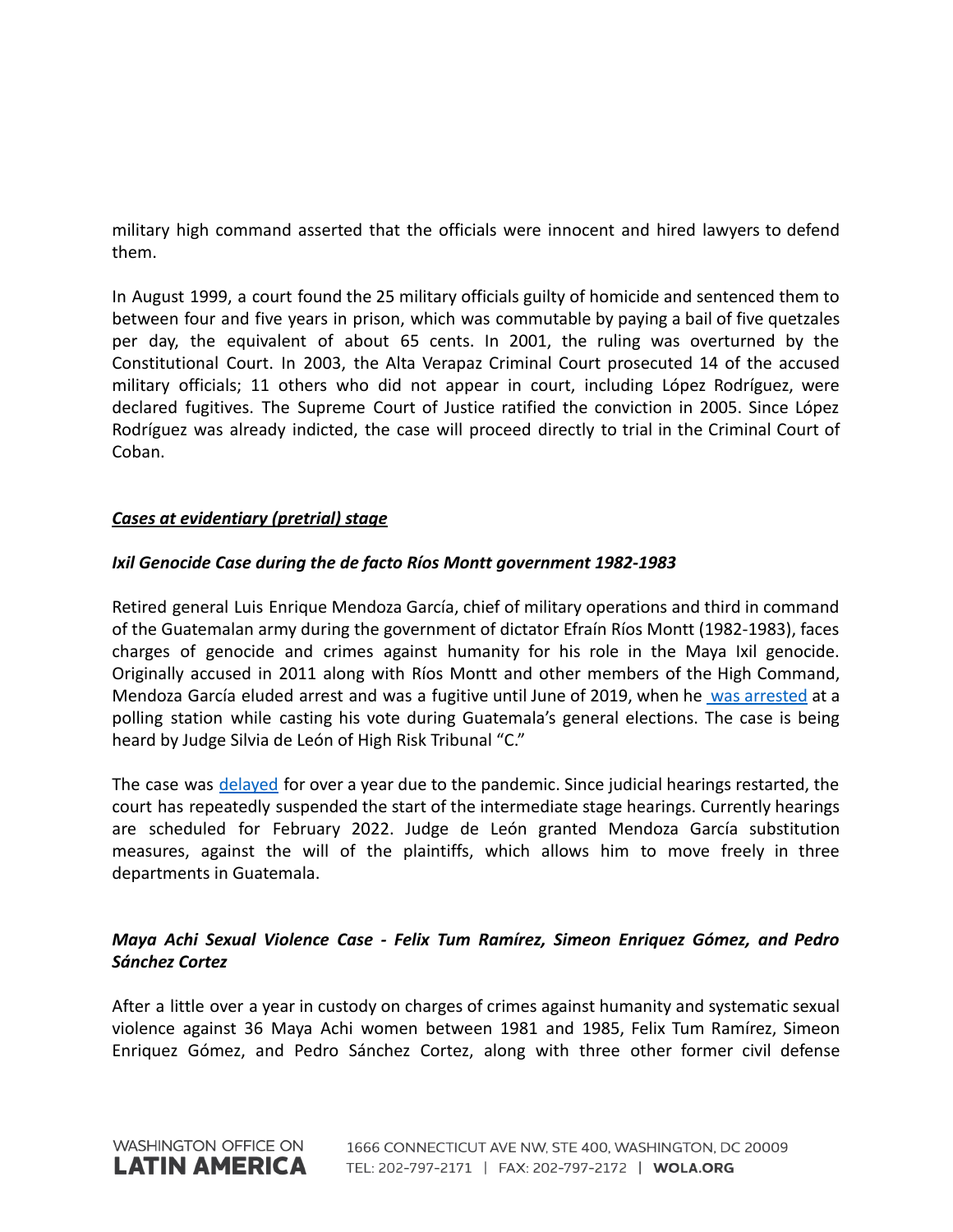patrolmen, were released from custody after Judge Claudette Domínguez [dismissed](https://www.ijmonitor.org/2019/06/in-major-setback-judge-dismisses-charges-in-the-maya-achi-sexual-violence-case/) the charges against them on June 21, 2019. The plaintiffs succeeded in [recusing](https://www.ijmonitor.org/2019/09/judge-dominguez-removed-from-maya-achi-sexual-violence-case/) Judge Domínguez and the case was transferred to Judge Miguel Ángel Gálvez of High Risk Court "B."

The Human Rights Prosecutor's Office and the plaintiffs are seeking the revocation of Judge Domínguez's dismissal motion against the three defendants so that they can stand trial. A hearing scheduled for November 15, 2021, at which the parties were to present their respective arguments, was suspended after a quorum was not met in the Criminal Chamber of the Supreme Court of Justice.

## *Military Diary Case - 1983-1985*

On May 27, 11 military and police officials were [arrested](https://gazeta.gt/44733-2/) in relation to 195 cases of forced disappearance, crimes against humanity, murder and attempted murder between 1983 and 1985 during the de facto government of General Oscar [Humberto](https://gazeta.gt/el-caso-diario-militar-llega-a-los-tribunales-de-guatemala-iii/) Mejía Víctores. These atrocities are registered in the "death squad dossier," also known as the Military Diary, which was made public in 1999. The defendants are also being [accused](https://gazeta.gt/el-caso-diario-militar-llega-a-los-tribunales-de-guatemala-ii/) of being part of the "clandestine and illegal structures" that operated at that time, which still have power in national politics. One official appeared in court during the pretrial hearings and was brought into custody. Six officials are fugitives in the case.

Beginning on [June](https://gazeta.gt/44733-2/) 1 and lasting until [September](https://gazeta.gt/luz-verde-para-que-el-caso-diario-militar-continue-en-tribunales/) 2021, the arraignment hearings were split up into four different parts, with different groups of defendants in each phase. Judge Gálvez ruled that there was sufficient merit to the charges and sent 11 of the 12 military and police officials to the next phase of the judicial process. One official who suffers from severe health issues has not yet been arraigned; the judge ordered a special representative for him who will appear in his arraignment hearing at a yet undetermined date.

Also in September, a public hearing was held to hear arguments of the parties with regard to a defense motion to recuse Judge Gálvez from the proceedings. The Second High Risk Court of Appeals [rejected](https://gazeta.gt/luz-verde-para-que-el-caso-diario-militar-continue-en-tribunales/) the motion, and Judge Gálvez will preside over the intermediate phase hearings, which are scheduled to begin on January 12, 2022.

Among those indicted in the case are senior military officials with close connections to the clandestine structures of power that are seeking to rollback gains in Guatemala's battle against corruption and impunity.

## *CREOMPAZ Case - Military Zone No. 21 - 1981-1986*

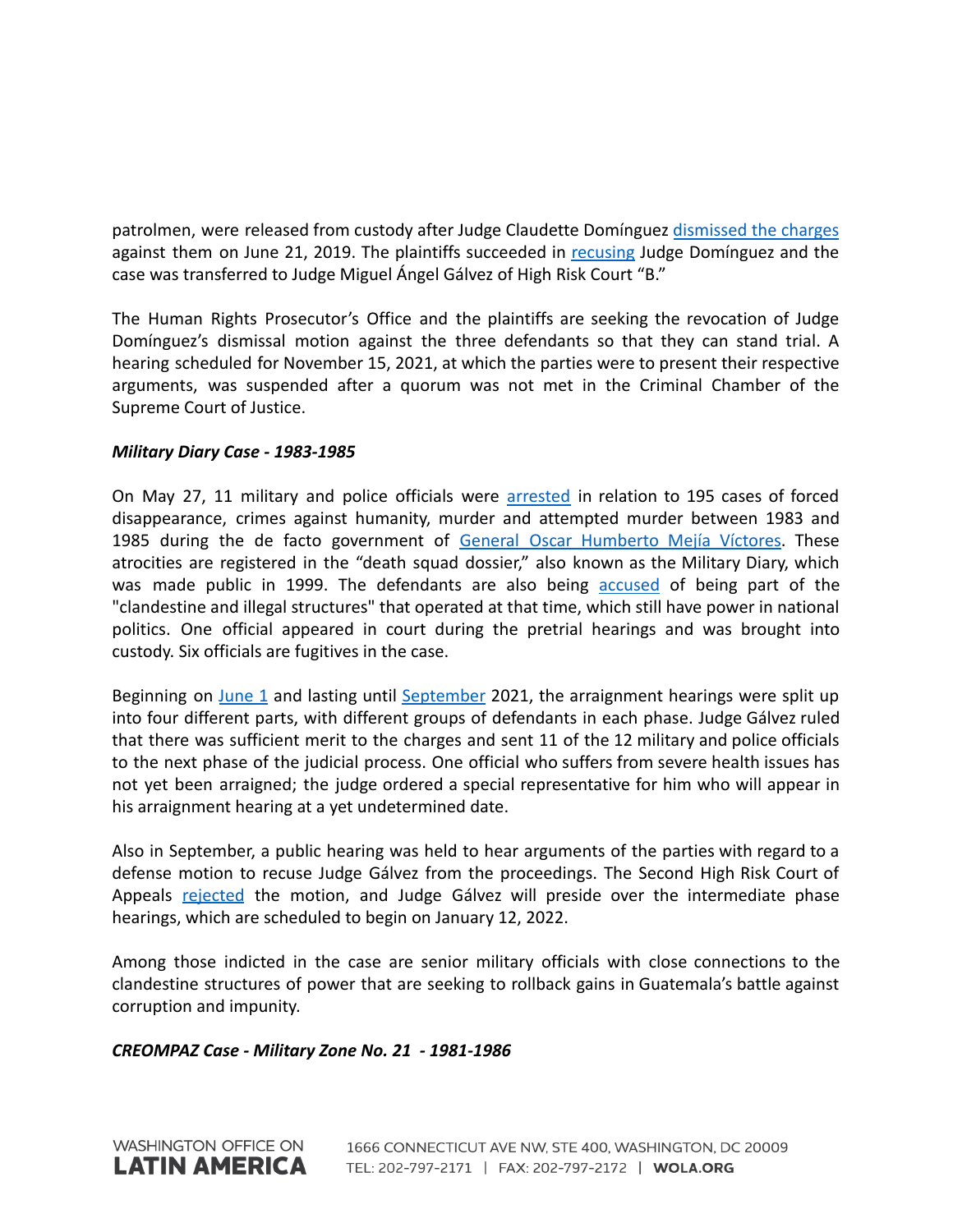The mass forced disappearance case known as the [CREOMPAZ](https://www.ijmonitor.org/2017/06/tied-up-in-appeals-creompaz-enforced-disappearance-case-remains-stalled/) case, one of the largest cases of enforced [disappearance](https://laopinion.com/2016/01/06/historico-arresto-de-exmilitares-por-desapariciones-forzadas-en-guatemala/) in Latin America's history, centers on the discovery of the human remains of 565 individuals in 85 clandestine graves on the grounds of the former Military Zone No. 21 in Cobán, Alta Verapaz. To date, more than 160 of these have been positively identified as victims of the armed conflict.

Guatemalan officials arrested fourteen senior military officials in the case in January 2016. In June 2016, the pretrial judge, Claudette Domínguez of High Risk Court "A," [ruled](https://www.ijmonitor.org/2016/06/eight-military-officers-to-stand-trial-in-creompaz-grave-crimes-case/) that there was sufficient evidence to proceed to trial against eight former military officials, while dismissing the charges against six officials. Among these indicted are former army chief Benedicto Lucas García, who in May 2018 was convicted in the Molina Theissen case and who also faces charges in the Maya Ixil Lucas genocide case.

Plaintiffs have challenged different aspects of Judge Domínguez's 2016 ruling, including the exclusion of nearly 80 percent of the victims from the original accusation. The courts have failed to resolve these appeals, leaving the CREOMPAZ case in a state of legal [limbo](https://www.ijmonitor.org/2017/06/tied-up-in-appeals-creompaz-enforced-disappearance-case-remains-stalled/) since 2016. A public hearing was scheduled before the Criminal Chamber of the Supreme Court of Justice for November 4. Government prosecutors were going to present their arguments in favor of reversing the ruling that provisionally dismissed the charges of the six individuals who were then released in 2018. That hearing was suspended, however, and a new date has not yet been scheduled.

During the most intense months of confinement for Covid-19 in 2020, several defendants filed motions to lift their pretrial detention, claiming that they were at risk for various reasons, including health and age-related risks. Judge Domínguez [rejected](https://www.ijmonitor.org/2020/05/judge-denies-creompaz-defendants-request-for-prison-release/) these requests.

In addition, the Constitutional Court has not yet resolved an appeal filed by the defense attorneys, who oppose the decision to accept the Coordinating Group of Victims of Alta Verapaz (CODEVI) as civil parties in the case after the victims' group filed a protective measure (*amparo*) protesting against their exclusion in the case. This *amparo* and appeal motion have kept the case in suspense for more than five years.

## *Cases awaiting arraignment*

*Dos Erres Massacre Case - Alfonso Bulux Vicente*

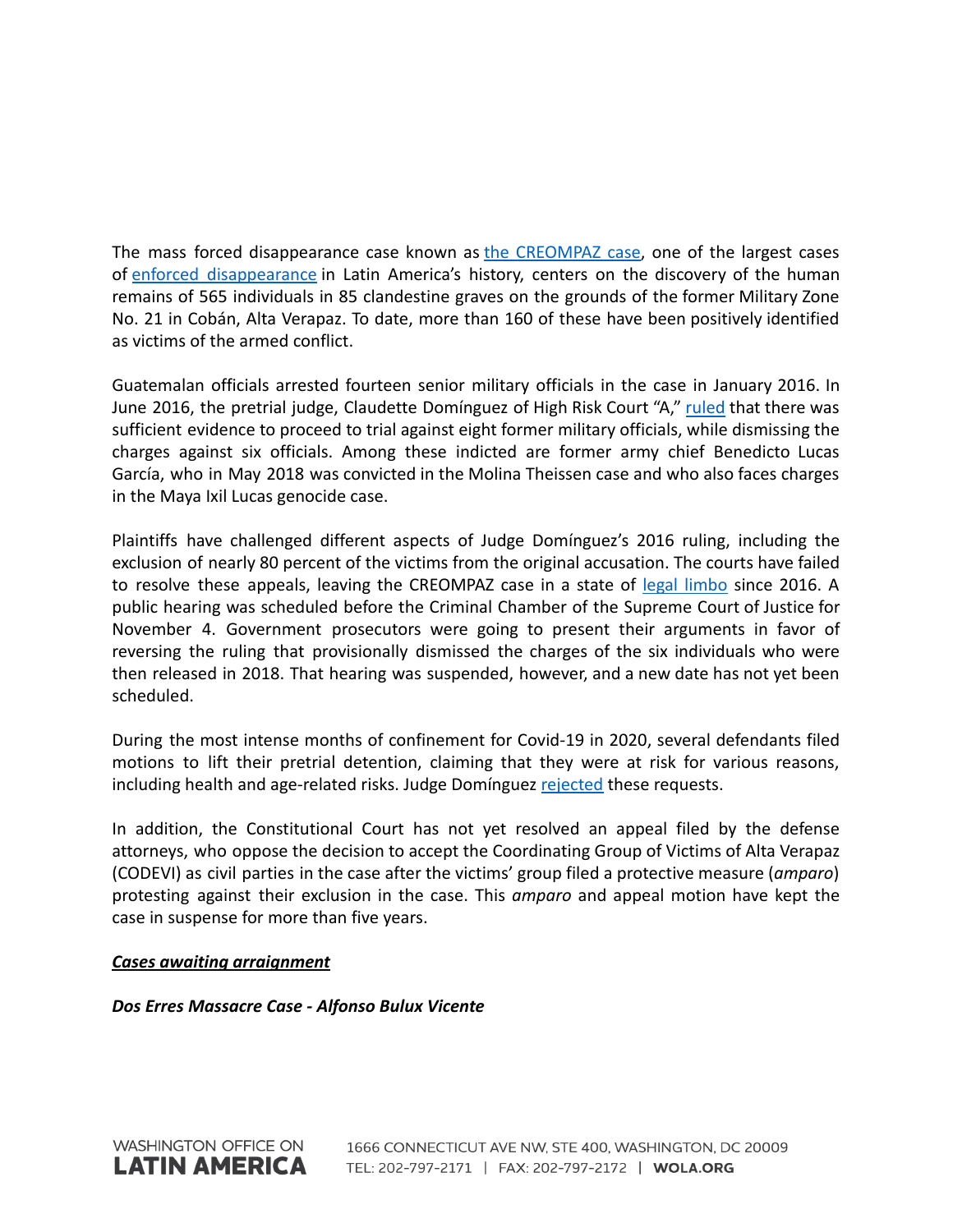In September 2020, authorities in Belize [captured](https://belizean.com/national/guatemalan-fugitive-alfonso-bulux-vicente-expelled-from-belize) Alfonso Bulux Vicente, who had been charged by the Guatemalan Attorney General's Office of criminal responsibility in the Dos Erres massacre in December 1982 and was a fugitive of justice for several years. His arraignment was scheduled for October 12. Bulux Vicente's lawyer reported that his client has health problems, leading pretrial judge Claudette Domínguez of High Risk Court "A" to [suspend](https://www.prensacomunitaria.org/2021/10/se-suspende-la-primera-declaracion-para-exkaibil-vinculado-en-caso-dos-erres/).) the proceedings and order health examinations and a COVID-19 test. Judge Dominguez has rescheduled the arraignment a few different times.

To date, Guatemalan courts have [convicted](https://www.ijmonitor.org/2018/11/ex-special-forces-soldier-sentenced-to-5160-years-for-role-in-las-dos-erres-massacre/) six men—five ex-Kaibil soldiers and one army official—for their responsibility in the massacre in four different criminal trials between 2011 and 2018. Several alleged perpetrators remain at large. Two other defendants have been ordered to trial in January 2022, as described above.

## *Tululche case, Quiche*

In January 2020, a judge in the department of El Quiché [dismissed](https://www.ijmonitor.org/2020/01/a-perfect-storm-guatemalan-judge-dismisses-war-crimes-charges-against-feared-military-commissioner/) charges against Juan [Alecio](https://www.ijmonitor.org/2019/12/after-25-years-in-united-states-guatemalan-accused-of-mass-atrocities-to-face-charges/) [Samayoa](https://www.ijmonitor.org/2019/12/after-25-years-in-united-states-guatemalan-accused-of-mass-atrocities-to-face-charges/) Cabrera for his role in the Tululché massacre and other grave crimes and ordered his immediate release. Prosecutors allege that Samayoa, who had been living in the United States for decades and was deported in late 2019, was a chief military commissioner in Chinique, El Quiché. While in U.S. custody, Samayoa [admitted](https://www.wbur.org/news/2017/12/13/guatemala-samayoa) to having commanded a paramilitary unit of 500 men in Chinique, but claimed to be just "an assistant" during the proceedings in El Quiché.

The accusation against Samayoa was first presented by the Attorney General's Office in 1992. He and his associate, Candido Noriega, who were the heads of the military commissioners and civilian self-defense patrols in the municipalities of Chiche and Chinique, located in the department of El Quiche, were accused of participating in at least 150 serious human rights violations, including massacres, assassinations, rapes, and other crimes in the Tuluche state-run plantation. After a long and tortuous criminal process, Noriega was convicted and sent to prison. Samayoa, however, escaped. He resided in the United States for 25 years until he was deported to Guatemala in 2019 after being convicted of lying to U.S. immigration authorities.

The victims appealed the January 2020 decision, and on November 25, 2020, the pretrial judge reissued the arrest warrant against [Samayoa](https://www.ijmonitor.org/2020/12/the-future-of-war-crimes-prosecutions-in-guatemala/). A new arraignment proceeding was convened, but Samayoa did not appear in court. The judge declared him a fugitive of justice, for a second time. In the meantime, the victims have requested that the judge hear their testimonies and introduce them into evidence to ensure their access to justice.